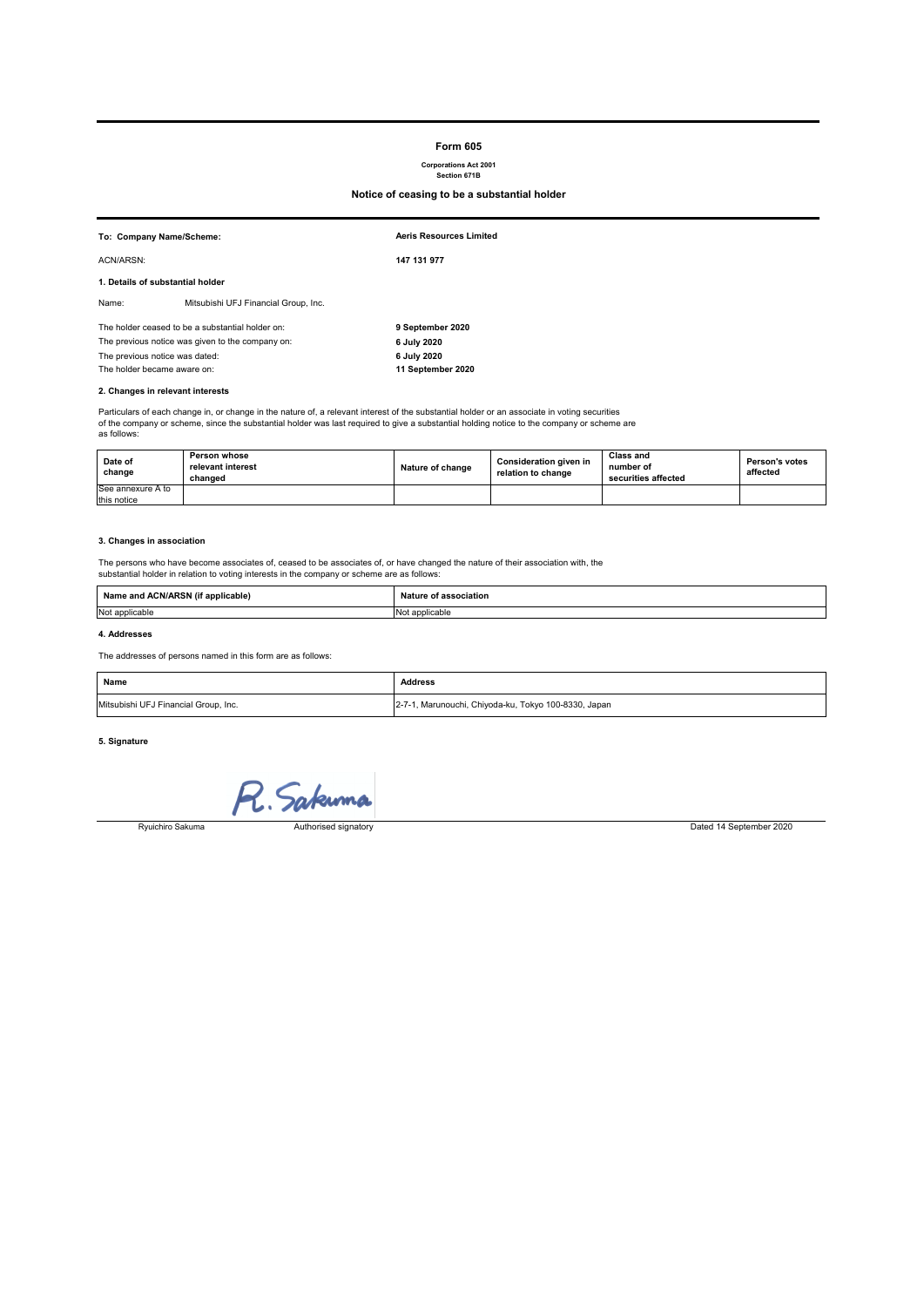## **Annexure A**

This is annexure A of 1 page referred to in Form 605, Notice of ceasing to be a substantial holder dated 14 September 2020



Ryuichiro Sakuma

Authorised signatory Dated 14 September 2020

| Sale of securities by an entity controlled<br>by Morgan Stanley<br>5,625.48 170,469 Ordinary Shares<br>170,469<br>2 July 2020<br>Mitsubishi UFJ Financial Group, Inc.<br>Borrowed by an entity controlled by<br>Morgan Stanley - see annexure B<br>N/A 343,670 Ordinary Shares<br>343,670<br>2 July 2020<br>Mitsubishi UFJ Financial Group, Inc.<br>Sale of securities by an entity controlled<br>by Morgan Stanley<br>4,943.63 149,807 Ordinary Shares<br>149,807<br>3 July 2020<br>Mitsubishi UFJ Financial Group, Inc.<br>Borrowed by an entity controlled by<br>Morgan Stanley - see annexure B<br>149,807<br>3 July 2020<br>Mitsubishi UFJ Financial Group, Inc.<br>N/A 149,807 Ordinary Shares<br>Sale of securities by an entity controlled<br>156,258<br>6 July 2020<br>Mitsubishi UFJ Financial Group, Inc.<br>by Morgan Stanley<br>5,312.77 156,258 Ordinary Shares<br>Sale of securities by an entity controlled<br>6 July 2020<br>Mitsubishi UFJ Financial Group, Inc.<br>by Morgan Stanley<br>84.67 2,419 Ordinary Shares<br>2,419<br>Borrow returned by an entity controlled<br>by Morgan Stanley - see annexure B<br>1,030,477<br>6 July 2020<br>Mitsubishi UFJ Financial Group, Inc.<br>N/A 1,030,477 Ordinary Shares<br>Sale of securities by an entity controlled<br>by Morgan Stanley<br>7 July 2020<br>Mitsubishi UFJ Financial Group, Inc.<br>5,784.49 165,271 Ordinary Shares<br>165,271<br>Sale of securities by an entity controlled<br>by Morgan Stanley<br>182,445<br>8 July 2020<br>Mitsubishi UFJ Financial Group, Inc.<br>7,115.36 182,445 Ordinary Shares<br>Sale of securities by an entity controlled<br>9 July 2020<br>Mitsubishi UFJ Financial Group, Inc.<br>by Morgan Stanley<br>6,172.61 143,549 Ordinary Shares<br>143,549<br>Sale of securities by an entity controlled<br>142,152<br>9 July 2020<br>Mitsubishi UFJ Financial Group, Inc.<br>by Morgan Stanley<br>5,686.08 142,152 Ordinary Shares<br>Sale of securities by an entity controlled<br>71,499<br>10 July 2020<br>Mitsubishi UFJ Financial Group, Inc.<br>by Morgan Stanley<br>3,145.96 71,499 Ordinary Shares<br>Sale of securities by an entity controlled<br>10 July 2020<br>Mitsubishi UFJ Financial Group, Inc.<br>by Morgan Stanley<br>2,863.21 65,073 Ordinary Shares<br>65,073<br>Sale of securities by an entity controlled<br>142,701<br>10 July 2020<br>Mitsubishi UFJ Financial Group, Inc.<br>by Morgan Stanley<br>6,136.14 142,701 Ordinary Shares<br>Sale of securities by an entity controlled<br>13 July 2020<br>Mitsubishi UFJ Financial Group, Inc.<br>by Morgan Stanley<br>13,108.16 304,841 Ordinary Shares<br>304,841<br>Sale of securities by an entity controlled<br>by Morgan Stanley<br>252,166<br>14 July 2020<br>Mitsubishi UFJ Financial Group, Inc.<br>11,095.30 252,166 Ordinary Shares<br>Sale of securities by an entity controlled<br>269,030<br>15 July 2020<br>Mitsubishi UFJ Financial Group, Inc.<br>by Morgan Stanley<br>11,568.29 269,030 Ordinary Shares<br>Sale of securities by an entity controlled<br>Mitsubishi UFJ Financial Group, Inc.<br>133,076<br>16 July 2020<br>by Morgan Stanley<br>5,189.96 133,076 Ordinary Shares<br>Sale of securities by an entity controlled<br>151,629<br>17 July 2020<br>Mitsubishi UFJ Financial Group, Inc.<br>by Morgan Stanley<br>6,216.79 151,629 Ordinary Shares<br>Sale of securities by an entity controlled<br>Mitsubishi UFJ Financial Group, Inc.<br>by Morgan Stanley<br>4,723.88 118,097 Ordinary Shares<br>118,097<br>20 July 2020<br>Sale of securities by an entity controlled<br>by Morgan Stanley<br>21 July 2020<br>Mitsubishi UFJ Financial Group, Inc.<br>4,610.74 112,457 Ordinary Shares<br>112,457<br>Sale of securities by an entity controlled<br>by Morgan Stanley<br>68,563<br>22 July 2020<br>Mitsubishi UFJ Financial Group, Inc.<br>2,879.65 68,563 Ordinary Shares<br>Sale of securities by an entity controlled<br>by Morgan Stanley<br>23,812<br>22 July 2020<br>Mitsubishi UFJ Financial Group, Inc.<br>976.29 23,812 Ordinary Shares<br>Sale of securities by an entity controlled<br>70,688<br>by Morgan Stanley<br>2,968.90 70,688 Ordinary Shares<br>23 July 2020<br>Mitsubishi UFJ Financial Group, Inc.<br>Sale of securities by an entity controlled<br>24 July 2020<br>Mitsubishi UFJ Financial Group, Inc.<br>by Morgan Stanley<br>2,480.60 59,062 Ordinary Shares<br>59,062<br>Sale of securities by an entity controlled<br>Mitsubishi UFJ Financial Group, Inc.<br>by Morgan Stanley<br>7,791.11 190,027 Ordinary Shares<br>190,027<br>27 July 2020<br>Borrowed by an entity controlled by<br>Morgan Stanley - see annexure B<br>2,000,000<br>27 July 2020<br>Mitsubishi UFJ Financial Group, Inc.<br>N/A 2,000,000 Ordinary Shares<br>Sale of securities by an entity controlled<br>by Morgan Stanley<br>28 July 2020<br>Mitsubishi UFJ Financial Group, Inc.<br>3,530.92 86,120 Ordinary Shares<br>86,120<br>Purchase of securities by an entity<br>28 July 2020<br>Mitsubishi UFJ Financial Group, Inc.<br>controlled by Morgan Stanley<br>8,800.00 200,000 Ordinary Shares<br>200,000<br>Borrowed by an entity controlled by<br>Morgan Stanley - see annexure B<br>650,000<br>29 July 2020<br>Mitsubishi UFJ Financial Group, Inc.<br>N/A 650,000 Ordinary Shares<br>Sale of securities by an entity controlled<br>by First Sentier Investors Holdings Pty<br>7 August 2020<br>Mitsubishi UFJ Financial Group, Inc.<br>Limited<br>699,600.00 12,000,000 Ordinary shares<br>12,000,000<br>Borrow returned by an entity controlled<br>11 August 2020<br>Mitsubishi UFJ Financial Group, Inc.<br>by Morgan Stanley - see annexure B<br>N/A 451,661 Ordinary Shares<br>451,661<br>Sale of securities by an entity controlled<br>Mitsubishi UFJ Financial Group, Inc.<br>3,671.19 65,557 Ordinary Shares<br>65,557<br>9 September 2020<br>by Morgan Stanley | Date of change | Person whose relevant interest<br>changed | Nature of change | Consideration<br>given in relation<br>to change | Class and number of<br>securities affected | Person's votes<br>affected |
|---------------------------------------------------------------------------------------------------------------------------------------------------------------------------------------------------------------------------------------------------------------------------------------------------------------------------------------------------------------------------------------------------------------------------------------------------------------------------------------------------------------------------------------------------------------------------------------------------------------------------------------------------------------------------------------------------------------------------------------------------------------------------------------------------------------------------------------------------------------------------------------------------------------------------------------------------------------------------------------------------------------------------------------------------------------------------------------------------------------------------------------------------------------------------------------------------------------------------------------------------------------------------------------------------------------------------------------------------------------------------------------------------------------------------------------------------------------------------------------------------------------------------------------------------------------------------------------------------------------------------------------------------------------------------------------------------------------------------------------------------------------------------------------------------------------------------------------------------------------------------------------------------------------------------------------------------------------------------------------------------------------------------------------------------------------------------------------------------------------------------------------------------------------------------------------------------------------------------------------------------------------------------------------------------------------------------------------------------------------------------------------------------------------------------------------------------------------------------------------------------------------------------------------------------------------------------------------------------------------------------------------------------------------------------------------------------------------------------------------------------------------------------------------------------------------------------------------------------------------------------------------------------------------------------------------------------------------------------------------------------------------------------------------------------------------------------------------------------------------------------------------------------------------------------------------------------------------------------------------------------------------------------------------------------------------------------------------------------------------------------------------------------------------------------------------------------------------------------------------------------------------------------------------------------------------------------------------------------------------------------------------------------------------------------------------------------------------------------------------------------------------------------------------------------------------------------------------------------------------------------------------------------------------------------------------------------------------------------------------------------------------------------------------------------------------------------------------------------------------------------------------------------------------------------------------------------------------------------------------------------------------------------------------------------------------------------------------------------------------------------------------------------------------------------------------------------------------------------------------------------------------------------------------------------------------------------------------------------------------------------------------------------------------------------------------------------------------------------------------------------------------------------------------------------------------------------------------------------------------------------------------------------------------------------------------------------------------------------------------------------------------------------------------------------------------------------------------------------------------------------------------------------------------------------------------------------------------------------------------------------------------------------------------------------------------------------------------------------------------------------------------------------------------------------------------------------------------------------------------------------------------------------------------------------------------------------------------------------------------------------------------------------------------------------------------------------------------------------------------------------------------------------------------------------------------------------------------------------------------------------------------------|----------------|-------------------------------------------|------------------|-------------------------------------------------|--------------------------------------------|----------------------------|
|                                                                                                                                                                                                                                                                                                                                                                                                                                                                                                                                                                                                                                                                                                                                                                                                                                                                                                                                                                                                                                                                                                                                                                                                                                                                                                                                                                                                                                                                                                                                                                                                                                                                                                                                                                                                                                                                                                                                                                                                                                                                                                                                                                                                                                                                                                                                                                                                                                                                                                                                                                                                                                                                                                                                                                                                                                                                                                                                                                                                                                                                                                                                                                                                                                                                                                                                                                                                                                                                                                                                                                                                                                                                                                                                                                                                                                                                                                                                                                                                                                                                                                                                                                                                                                                                                                                                                                                                                                                                                                                                                                                                                                                                                                                                                                                                                                                                                                                                                                                                                                                                                                                                                                                                                                                                                                                                                                                                                                                                                                                                                                                                                                                                                                                                                                                                                                                                                             |                |                                           |                  |                                                 |                                            |                            |
|                                                                                                                                                                                                                                                                                                                                                                                                                                                                                                                                                                                                                                                                                                                                                                                                                                                                                                                                                                                                                                                                                                                                                                                                                                                                                                                                                                                                                                                                                                                                                                                                                                                                                                                                                                                                                                                                                                                                                                                                                                                                                                                                                                                                                                                                                                                                                                                                                                                                                                                                                                                                                                                                                                                                                                                                                                                                                                                                                                                                                                                                                                                                                                                                                                                                                                                                                                                                                                                                                                                                                                                                                                                                                                                                                                                                                                                                                                                                                                                                                                                                                                                                                                                                                                                                                                                                                                                                                                                                                                                                                                                                                                                                                                                                                                                                                                                                                                                                                                                                                                                                                                                                                                                                                                                                                                                                                                                                                                                                                                                                                                                                                                                                                                                                                                                                                                                                                             |                |                                           |                  |                                                 |                                            |                            |
|                                                                                                                                                                                                                                                                                                                                                                                                                                                                                                                                                                                                                                                                                                                                                                                                                                                                                                                                                                                                                                                                                                                                                                                                                                                                                                                                                                                                                                                                                                                                                                                                                                                                                                                                                                                                                                                                                                                                                                                                                                                                                                                                                                                                                                                                                                                                                                                                                                                                                                                                                                                                                                                                                                                                                                                                                                                                                                                                                                                                                                                                                                                                                                                                                                                                                                                                                                                                                                                                                                                                                                                                                                                                                                                                                                                                                                                                                                                                                                                                                                                                                                                                                                                                                                                                                                                                                                                                                                                                                                                                                                                                                                                                                                                                                                                                                                                                                                                                                                                                                                                                                                                                                                                                                                                                                                                                                                                                                                                                                                                                                                                                                                                                                                                                                                                                                                                                                             |                |                                           |                  |                                                 |                                            |                            |
|                                                                                                                                                                                                                                                                                                                                                                                                                                                                                                                                                                                                                                                                                                                                                                                                                                                                                                                                                                                                                                                                                                                                                                                                                                                                                                                                                                                                                                                                                                                                                                                                                                                                                                                                                                                                                                                                                                                                                                                                                                                                                                                                                                                                                                                                                                                                                                                                                                                                                                                                                                                                                                                                                                                                                                                                                                                                                                                                                                                                                                                                                                                                                                                                                                                                                                                                                                                                                                                                                                                                                                                                                                                                                                                                                                                                                                                                                                                                                                                                                                                                                                                                                                                                                                                                                                                                                                                                                                                                                                                                                                                                                                                                                                                                                                                                                                                                                                                                                                                                                                                                                                                                                                                                                                                                                                                                                                                                                                                                                                                                                                                                                                                                                                                                                                                                                                                                                             |                |                                           |                  |                                                 |                                            |                            |
|                                                                                                                                                                                                                                                                                                                                                                                                                                                                                                                                                                                                                                                                                                                                                                                                                                                                                                                                                                                                                                                                                                                                                                                                                                                                                                                                                                                                                                                                                                                                                                                                                                                                                                                                                                                                                                                                                                                                                                                                                                                                                                                                                                                                                                                                                                                                                                                                                                                                                                                                                                                                                                                                                                                                                                                                                                                                                                                                                                                                                                                                                                                                                                                                                                                                                                                                                                                                                                                                                                                                                                                                                                                                                                                                                                                                                                                                                                                                                                                                                                                                                                                                                                                                                                                                                                                                                                                                                                                                                                                                                                                                                                                                                                                                                                                                                                                                                                                                                                                                                                                                                                                                                                                                                                                                                                                                                                                                                                                                                                                                                                                                                                                                                                                                                                                                                                                                                             |                |                                           |                  |                                                 |                                            |                            |
|                                                                                                                                                                                                                                                                                                                                                                                                                                                                                                                                                                                                                                                                                                                                                                                                                                                                                                                                                                                                                                                                                                                                                                                                                                                                                                                                                                                                                                                                                                                                                                                                                                                                                                                                                                                                                                                                                                                                                                                                                                                                                                                                                                                                                                                                                                                                                                                                                                                                                                                                                                                                                                                                                                                                                                                                                                                                                                                                                                                                                                                                                                                                                                                                                                                                                                                                                                                                                                                                                                                                                                                                                                                                                                                                                                                                                                                                                                                                                                                                                                                                                                                                                                                                                                                                                                                                                                                                                                                                                                                                                                                                                                                                                                                                                                                                                                                                                                                                                                                                                                                                                                                                                                                                                                                                                                                                                                                                                                                                                                                                                                                                                                                                                                                                                                                                                                                                                             |                |                                           |                  |                                                 |                                            |                            |
|                                                                                                                                                                                                                                                                                                                                                                                                                                                                                                                                                                                                                                                                                                                                                                                                                                                                                                                                                                                                                                                                                                                                                                                                                                                                                                                                                                                                                                                                                                                                                                                                                                                                                                                                                                                                                                                                                                                                                                                                                                                                                                                                                                                                                                                                                                                                                                                                                                                                                                                                                                                                                                                                                                                                                                                                                                                                                                                                                                                                                                                                                                                                                                                                                                                                                                                                                                                                                                                                                                                                                                                                                                                                                                                                                                                                                                                                                                                                                                                                                                                                                                                                                                                                                                                                                                                                                                                                                                                                                                                                                                                                                                                                                                                                                                                                                                                                                                                                                                                                                                                                                                                                                                                                                                                                                                                                                                                                                                                                                                                                                                                                                                                                                                                                                                                                                                                                                             |                |                                           |                  |                                                 |                                            |                            |
|                                                                                                                                                                                                                                                                                                                                                                                                                                                                                                                                                                                                                                                                                                                                                                                                                                                                                                                                                                                                                                                                                                                                                                                                                                                                                                                                                                                                                                                                                                                                                                                                                                                                                                                                                                                                                                                                                                                                                                                                                                                                                                                                                                                                                                                                                                                                                                                                                                                                                                                                                                                                                                                                                                                                                                                                                                                                                                                                                                                                                                                                                                                                                                                                                                                                                                                                                                                                                                                                                                                                                                                                                                                                                                                                                                                                                                                                                                                                                                                                                                                                                                                                                                                                                                                                                                                                                                                                                                                                                                                                                                                                                                                                                                                                                                                                                                                                                                                                                                                                                                                                                                                                                                                                                                                                                                                                                                                                                                                                                                                                                                                                                                                                                                                                                                                                                                                                                             |                |                                           |                  |                                                 |                                            |                            |
|                                                                                                                                                                                                                                                                                                                                                                                                                                                                                                                                                                                                                                                                                                                                                                                                                                                                                                                                                                                                                                                                                                                                                                                                                                                                                                                                                                                                                                                                                                                                                                                                                                                                                                                                                                                                                                                                                                                                                                                                                                                                                                                                                                                                                                                                                                                                                                                                                                                                                                                                                                                                                                                                                                                                                                                                                                                                                                                                                                                                                                                                                                                                                                                                                                                                                                                                                                                                                                                                                                                                                                                                                                                                                                                                                                                                                                                                                                                                                                                                                                                                                                                                                                                                                                                                                                                                                                                                                                                                                                                                                                                                                                                                                                                                                                                                                                                                                                                                                                                                                                                                                                                                                                                                                                                                                                                                                                                                                                                                                                                                                                                                                                                                                                                                                                                                                                                                                             |                |                                           |                  |                                                 |                                            |                            |
|                                                                                                                                                                                                                                                                                                                                                                                                                                                                                                                                                                                                                                                                                                                                                                                                                                                                                                                                                                                                                                                                                                                                                                                                                                                                                                                                                                                                                                                                                                                                                                                                                                                                                                                                                                                                                                                                                                                                                                                                                                                                                                                                                                                                                                                                                                                                                                                                                                                                                                                                                                                                                                                                                                                                                                                                                                                                                                                                                                                                                                                                                                                                                                                                                                                                                                                                                                                                                                                                                                                                                                                                                                                                                                                                                                                                                                                                                                                                                                                                                                                                                                                                                                                                                                                                                                                                                                                                                                                                                                                                                                                                                                                                                                                                                                                                                                                                                                                                                                                                                                                                                                                                                                                                                                                                                                                                                                                                                                                                                                                                                                                                                                                                                                                                                                                                                                                                                             |                |                                           |                  |                                                 |                                            |                            |
|                                                                                                                                                                                                                                                                                                                                                                                                                                                                                                                                                                                                                                                                                                                                                                                                                                                                                                                                                                                                                                                                                                                                                                                                                                                                                                                                                                                                                                                                                                                                                                                                                                                                                                                                                                                                                                                                                                                                                                                                                                                                                                                                                                                                                                                                                                                                                                                                                                                                                                                                                                                                                                                                                                                                                                                                                                                                                                                                                                                                                                                                                                                                                                                                                                                                                                                                                                                                                                                                                                                                                                                                                                                                                                                                                                                                                                                                                                                                                                                                                                                                                                                                                                                                                                                                                                                                                                                                                                                                                                                                                                                                                                                                                                                                                                                                                                                                                                                                                                                                                                                                                                                                                                                                                                                                                                                                                                                                                                                                                                                                                                                                                                                                                                                                                                                                                                                                                             |                |                                           |                  |                                                 |                                            |                            |
|                                                                                                                                                                                                                                                                                                                                                                                                                                                                                                                                                                                                                                                                                                                                                                                                                                                                                                                                                                                                                                                                                                                                                                                                                                                                                                                                                                                                                                                                                                                                                                                                                                                                                                                                                                                                                                                                                                                                                                                                                                                                                                                                                                                                                                                                                                                                                                                                                                                                                                                                                                                                                                                                                                                                                                                                                                                                                                                                                                                                                                                                                                                                                                                                                                                                                                                                                                                                                                                                                                                                                                                                                                                                                                                                                                                                                                                                                                                                                                                                                                                                                                                                                                                                                                                                                                                                                                                                                                                                                                                                                                                                                                                                                                                                                                                                                                                                                                                                                                                                                                                                                                                                                                                                                                                                                                                                                                                                                                                                                                                                                                                                                                                                                                                                                                                                                                                                                             |                |                                           |                  |                                                 |                                            |                            |
|                                                                                                                                                                                                                                                                                                                                                                                                                                                                                                                                                                                                                                                                                                                                                                                                                                                                                                                                                                                                                                                                                                                                                                                                                                                                                                                                                                                                                                                                                                                                                                                                                                                                                                                                                                                                                                                                                                                                                                                                                                                                                                                                                                                                                                                                                                                                                                                                                                                                                                                                                                                                                                                                                                                                                                                                                                                                                                                                                                                                                                                                                                                                                                                                                                                                                                                                                                                                                                                                                                                                                                                                                                                                                                                                                                                                                                                                                                                                                                                                                                                                                                                                                                                                                                                                                                                                                                                                                                                                                                                                                                                                                                                                                                                                                                                                                                                                                                                                                                                                                                                                                                                                                                                                                                                                                                                                                                                                                                                                                                                                                                                                                                                                                                                                                                                                                                                                                             |                |                                           |                  |                                                 |                                            |                            |
|                                                                                                                                                                                                                                                                                                                                                                                                                                                                                                                                                                                                                                                                                                                                                                                                                                                                                                                                                                                                                                                                                                                                                                                                                                                                                                                                                                                                                                                                                                                                                                                                                                                                                                                                                                                                                                                                                                                                                                                                                                                                                                                                                                                                                                                                                                                                                                                                                                                                                                                                                                                                                                                                                                                                                                                                                                                                                                                                                                                                                                                                                                                                                                                                                                                                                                                                                                                                                                                                                                                                                                                                                                                                                                                                                                                                                                                                                                                                                                                                                                                                                                                                                                                                                                                                                                                                                                                                                                                                                                                                                                                                                                                                                                                                                                                                                                                                                                                                                                                                                                                                                                                                                                                                                                                                                                                                                                                                                                                                                                                                                                                                                                                                                                                                                                                                                                                                                             |                |                                           |                  |                                                 |                                            |                            |
|                                                                                                                                                                                                                                                                                                                                                                                                                                                                                                                                                                                                                                                                                                                                                                                                                                                                                                                                                                                                                                                                                                                                                                                                                                                                                                                                                                                                                                                                                                                                                                                                                                                                                                                                                                                                                                                                                                                                                                                                                                                                                                                                                                                                                                                                                                                                                                                                                                                                                                                                                                                                                                                                                                                                                                                                                                                                                                                                                                                                                                                                                                                                                                                                                                                                                                                                                                                                                                                                                                                                                                                                                                                                                                                                                                                                                                                                                                                                                                                                                                                                                                                                                                                                                                                                                                                                                                                                                                                                                                                                                                                                                                                                                                                                                                                                                                                                                                                                                                                                                                                                                                                                                                                                                                                                                                                                                                                                                                                                                                                                                                                                                                                                                                                                                                                                                                                                                             |                |                                           |                  |                                                 |                                            |                            |
|                                                                                                                                                                                                                                                                                                                                                                                                                                                                                                                                                                                                                                                                                                                                                                                                                                                                                                                                                                                                                                                                                                                                                                                                                                                                                                                                                                                                                                                                                                                                                                                                                                                                                                                                                                                                                                                                                                                                                                                                                                                                                                                                                                                                                                                                                                                                                                                                                                                                                                                                                                                                                                                                                                                                                                                                                                                                                                                                                                                                                                                                                                                                                                                                                                                                                                                                                                                                                                                                                                                                                                                                                                                                                                                                                                                                                                                                                                                                                                                                                                                                                                                                                                                                                                                                                                                                                                                                                                                                                                                                                                                                                                                                                                                                                                                                                                                                                                                                                                                                                                                                                                                                                                                                                                                                                                                                                                                                                                                                                                                                                                                                                                                                                                                                                                                                                                                                                             |                |                                           |                  |                                                 |                                            |                            |
|                                                                                                                                                                                                                                                                                                                                                                                                                                                                                                                                                                                                                                                                                                                                                                                                                                                                                                                                                                                                                                                                                                                                                                                                                                                                                                                                                                                                                                                                                                                                                                                                                                                                                                                                                                                                                                                                                                                                                                                                                                                                                                                                                                                                                                                                                                                                                                                                                                                                                                                                                                                                                                                                                                                                                                                                                                                                                                                                                                                                                                                                                                                                                                                                                                                                                                                                                                                                                                                                                                                                                                                                                                                                                                                                                                                                                                                                                                                                                                                                                                                                                                                                                                                                                                                                                                                                                                                                                                                                                                                                                                                                                                                                                                                                                                                                                                                                                                                                                                                                                                                                                                                                                                                                                                                                                                                                                                                                                                                                                                                                                                                                                                                                                                                                                                                                                                                                                             |                |                                           |                  |                                                 |                                            |                            |
|                                                                                                                                                                                                                                                                                                                                                                                                                                                                                                                                                                                                                                                                                                                                                                                                                                                                                                                                                                                                                                                                                                                                                                                                                                                                                                                                                                                                                                                                                                                                                                                                                                                                                                                                                                                                                                                                                                                                                                                                                                                                                                                                                                                                                                                                                                                                                                                                                                                                                                                                                                                                                                                                                                                                                                                                                                                                                                                                                                                                                                                                                                                                                                                                                                                                                                                                                                                                                                                                                                                                                                                                                                                                                                                                                                                                                                                                                                                                                                                                                                                                                                                                                                                                                                                                                                                                                                                                                                                                                                                                                                                                                                                                                                                                                                                                                                                                                                                                                                                                                                                                                                                                                                                                                                                                                                                                                                                                                                                                                                                                                                                                                                                                                                                                                                                                                                                                                             |                |                                           |                  |                                                 |                                            |                            |
|                                                                                                                                                                                                                                                                                                                                                                                                                                                                                                                                                                                                                                                                                                                                                                                                                                                                                                                                                                                                                                                                                                                                                                                                                                                                                                                                                                                                                                                                                                                                                                                                                                                                                                                                                                                                                                                                                                                                                                                                                                                                                                                                                                                                                                                                                                                                                                                                                                                                                                                                                                                                                                                                                                                                                                                                                                                                                                                                                                                                                                                                                                                                                                                                                                                                                                                                                                                                                                                                                                                                                                                                                                                                                                                                                                                                                                                                                                                                                                                                                                                                                                                                                                                                                                                                                                                                                                                                                                                                                                                                                                                                                                                                                                                                                                                                                                                                                                                                                                                                                                                                                                                                                                                                                                                                                                                                                                                                                                                                                                                                                                                                                                                                                                                                                                                                                                                                                             |                |                                           |                  |                                                 |                                            |                            |
|                                                                                                                                                                                                                                                                                                                                                                                                                                                                                                                                                                                                                                                                                                                                                                                                                                                                                                                                                                                                                                                                                                                                                                                                                                                                                                                                                                                                                                                                                                                                                                                                                                                                                                                                                                                                                                                                                                                                                                                                                                                                                                                                                                                                                                                                                                                                                                                                                                                                                                                                                                                                                                                                                                                                                                                                                                                                                                                                                                                                                                                                                                                                                                                                                                                                                                                                                                                                                                                                                                                                                                                                                                                                                                                                                                                                                                                                                                                                                                                                                                                                                                                                                                                                                                                                                                                                                                                                                                                                                                                                                                                                                                                                                                                                                                                                                                                                                                                                                                                                                                                                                                                                                                                                                                                                                                                                                                                                                                                                                                                                                                                                                                                                                                                                                                                                                                                                                             |                |                                           |                  |                                                 |                                            |                            |
|                                                                                                                                                                                                                                                                                                                                                                                                                                                                                                                                                                                                                                                                                                                                                                                                                                                                                                                                                                                                                                                                                                                                                                                                                                                                                                                                                                                                                                                                                                                                                                                                                                                                                                                                                                                                                                                                                                                                                                                                                                                                                                                                                                                                                                                                                                                                                                                                                                                                                                                                                                                                                                                                                                                                                                                                                                                                                                                                                                                                                                                                                                                                                                                                                                                                                                                                                                                                                                                                                                                                                                                                                                                                                                                                                                                                                                                                                                                                                                                                                                                                                                                                                                                                                                                                                                                                                                                                                                                                                                                                                                                                                                                                                                                                                                                                                                                                                                                                                                                                                                                                                                                                                                                                                                                                                                                                                                                                                                                                                                                                                                                                                                                                                                                                                                                                                                                                                             |                |                                           |                  |                                                 |                                            |                            |
|                                                                                                                                                                                                                                                                                                                                                                                                                                                                                                                                                                                                                                                                                                                                                                                                                                                                                                                                                                                                                                                                                                                                                                                                                                                                                                                                                                                                                                                                                                                                                                                                                                                                                                                                                                                                                                                                                                                                                                                                                                                                                                                                                                                                                                                                                                                                                                                                                                                                                                                                                                                                                                                                                                                                                                                                                                                                                                                                                                                                                                                                                                                                                                                                                                                                                                                                                                                                                                                                                                                                                                                                                                                                                                                                                                                                                                                                                                                                                                                                                                                                                                                                                                                                                                                                                                                                                                                                                                                                                                                                                                                                                                                                                                                                                                                                                                                                                                                                                                                                                                                                                                                                                                                                                                                                                                                                                                                                                                                                                                                                                                                                                                                                                                                                                                                                                                                                                             |                |                                           |                  |                                                 |                                            |                            |
|                                                                                                                                                                                                                                                                                                                                                                                                                                                                                                                                                                                                                                                                                                                                                                                                                                                                                                                                                                                                                                                                                                                                                                                                                                                                                                                                                                                                                                                                                                                                                                                                                                                                                                                                                                                                                                                                                                                                                                                                                                                                                                                                                                                                                                                                                                                                                                                                                                                                                                                                                                                                                                                                                                                                                                                                                                                                                                                                                                                                                                                                                                                                                                                                                                                                                                                                                                                                                                                                                                                                                                                                                                                                                                                                                                                                                                                                                                                                                                                                                                                                                                                                                                                                                                                                                                                                                                                                                                                                                                                                                                                                                                                                                                                                                                                                                                                                                                                                                                                                                                                                                                                                                                                                                                                                                                                                                                                                                                                                                                                                                                                                                                                                                                                                                                                                                                                                                             |                |                                           |                  |                                                 |                                            |                            |
|                                                                                                                                                                                                                                                                                                                                                                                                                                                                                                                                                                                                                                                                                                                                                                                                                                                                                                                                                                                                                                                                                                                                                                                                                                                                                                                                                                                                                                                                                                                                                                                                                                                                                                                                                                                                                                                                                                                                                                                                                                                                                                                                                                                                                                                                                                                                                                                                                                                                                                                                                                                                                                                                                                                                                                                                                                                                                                                                                                                                                                                                                                                                                                                                                                                                                                                                                                                                                                                                                                                                                                                                                                                                                                                                                                                                                                                                                                                                                                                                                                                                                                                                                                                                                                                                                                                                                                                                                                                                                                                                                                                                                                                                                                                                                                                                                                                                                                                                                                                                                                                                                                                                                                                                                                                                                                                                                                                                                                                                                                                                                                                                                                                                                                                                                                                                                                                                                             |                |                                           |                  |                                                 |                                            |                            |
|                                                                                                                                                                                                                                                                                                                                                                                                                                                                                                                                                                                                                                                                                                                                                                                                                                                                                                                                                                                                                                                                                                                                                                                                                                                                                                                                                                                                                                                                                                                                                                                                                                                                                                                                                                                                                                                                                                                                                                                                                                                                                                                                                                                                                                                                                                                                                                                                                                                                                                                                                                                                                                                                                                                                                                                                                                                                                                                                                                                                                                                                                                                                                                                                                                                                                                                                                                                                                                                                                                                                                                                                                                                                                                                                                                                                                                                                                                                                                                                                                                                                                                                                                                                                                                                                                                                                                                                                                                                                                                                                                                                                                                                                                                                                                                                                                                                                                                                                                                                                                                                                                                                                                                                                                                                                                                                                                                                                                                                                                                                                                                                                                                                                                                                                                                                                                                                                                             |                |                                           |                  |                                                 |                                            |                            |
|                                                                                                                                                                                                                                                                                                                                                                                                                                                                                                                                                                                                                                                                                                                                                                                                                                                                                                                                                                                                                                                                                                                                                                                                                                                                                                                                                                                                                                                                                                                                                                                                                                                                                                                                                                                                                                                                                                                                                                                                                                                                                                                                                                                                                                                                                                                                                                                                                                                                                                                                                                                                                                                                                                                                                                                                                                                                                                                                                                                                                                                                                                                                                                                                                                                                                                                                                                                                                                                                                                                                                                                                                                                                                                                                                                                                                                                                                                                                                                                                                                                                                                                                                                                                                                                                                                                                                                                                                                                                                                                                                                                                                                                                                                                                                                                                                                                                                                                                                                                                                                                                                                                                                                                                                                                                                                                                                                                                                                                                                                                                                                                                                                                                                                                                                                                                                                                                                             |                |                                           |                  |                                                 |                                            |                            |
|                                                                                                                                                                                                                                                                                                                                                                                                                                                                                                                                                                                                                                                                                                                                                                                                                                                                                                                                                                                                                                                                                                                                                                                                                                                                                                                                                                                                                                                                                                                                                                                                                                                                                                                                                                                                                                                                                                                                                                                                                                                                                                                                                                                                                                                                                                                                                                                                                                                                                                                                                                                                                                                                                                                                                                                                                                                                                                                                                                                                                                                                                                                                                                                                                                                                                                                                                                                                                                                                                                                                                                                                                                                                                                                                                                                                                                                                                                                                                                                                                                                                                                                                                                                                                                                                                                                                                                                                                                                                                                                                                                                                                                                                                                                                                                                                                                                                                                                                                                                                                                                                                                                                                                                                                                                                                                                                                                                                                                                                                                                                                                                                                                                                                                                                                                                                                                                                                             |                |                                           |                  |                                                 |                                            |                            |
|                                                                                                                                                                                                                                                                                                                                                                                                                                                                                                                                                                                                                                                                                                                                                                                                                                                                                                                                                                                                                                                                                                                                                                                                                                                                                                                                                                                                                                                                                                                                                                                                                                                                                                                                                                                                                                                                                                                                                                                                                                                                                                                                                                                                                                                                                                                                                                                                                                                                                                                                                                                                                                                                                                                                                                                                                                                                                                                                                                                                                                                                                                                                                                                                                                                                                                                                                                                                                                                                                                                                                                                                                                                                                                                                                                                                                                                                                                                                                                                                                                                                                                                                                                                                                                                                                                                                                                                                                                                                                                                                                                                                                                                                                                                                                                                                                                                                                                                                                                                                                                                                                                                                                                                                                                                                                                                                                                                                                                                                                                                                                                                                                                                                                                                                                                                                                                                                                             |                |                                           |                  |                                                 |                                            |                            |
|                                                                                                                                                                                                                                                                                                                                                                                                                                                                                                                                                                                                                                                                                                                                                                                                                                                                                                                                                                                                                                                                                                                                                                                                                                                                                                                                                                                                                                                                                                                                                                                                                                                                                                                                                                                                                                                                                                                                                                                                                                                                                                                                                                                                                                                                                                                                                                                                                                                                                                                                                                                                                                                                                                                                                                                                                                                                                                                                                                                                                                                                                                                                                                                                                                                                                                                                                                                                                                                                                                                                                                                                                                                                                                                                                                                                                                                                                                                                                                                                                                                                                                                                                                                                                                                                                                                                                                                                                                                                                                                                                                                                                                                                                                                                                                                                                                                                                                                                                                                                                                                                                                                                                                                                                                                                                                                                                                                                                                                                                                                                                                                                                                                                                                                                                                                                                                                                                             |                |                                           |                  |                                                 |                                            |                            |
|                                                                                                                                                                                                                                                                                                                                                                                                                                                                                                                                                                                                                                                                                                                                                                                                                                                                                                                                                                                                                                                                                                                                                                                                                                                                                                                                                                                                                                                                                                                                                                                                                                                                                                                                                                                                                                                                                                                                                                                                                                                                                                                                                                                                                                                                                                                                                                                                                                                                                                                                                                                                                                                                                                                                                                                                                                                                                                                                                                                                                                                                                                                                                                                                                                                                                                                                                                                                                                                                                                                                                                                                                                                                                                                                                                                                                                                                                                                                                                                                                                                                                                                                                                                                                                                                                                                                                                                                                                                                                                                                                                                                                                                                                                                                                                                                                                                                                                                                                                                                                                                                                                                                                                                                                                                                                                                                                                                                                                                                                                                                                                                                                                                                                                                                                                                                                                                                                             |                |                                           |                  |                                                 |                                            |                            |
|                                                                                                                                                                                                                                                                                                                                                                                                                                                                                                                                                                                                                                                                                                                                                                                                                                                                                                                                                                                                                                                                                                                                                                                                                                                                                                                                                                                                                                                                                                                                                                                                                                                                                                                                                                                                                                                                                                                                                                                                                                                                                                                                                                                                                                                                                                                                                                                                                                                                                                                                                                                                                                                                                                                                                                                                                                                                                                                                                                                                                                                                                                                                                                                                                                                                                                                                                                                                                                                                                                                                                                                                                                                                                                                                                                                                                                                                                                                                                                                                                                                                                                                                                                                                                                                                                                                                                                                                                                                                                                                                                                                                                                                                                                                                                                                                                                                                                                                                                                                                                                                                                                                                                                                                                                                                                                                                                                                                                                                                                                                                                                                                                                                                                                                                                                                                                                                                                             |                |                                           |                  |                                                 |                                            |                            |
|                                                                                                                                                                                                                                                                                                                                                                                                                                                                                                                                                                                                                                                                                                                                                                                                                                                                                                                                                                                                                                                                                                                                                                                                                                                                                                                                                                                                                                                                                                                                                                                                                                                                                                                                                                                                                                                                                                                                                                                                                                                                                                                                                                                                                                                                                                                                                                                                                                                                                                                                                                                                                                                                                                                                                                                                                                                                                                                                                                                                                                                                                                                                                                                                                                                                                                                                                                                                                                                                                                                                                                                                                                                                                                                                                                                                                                                                                                                                                                                                                                                                                                                                                                                                                                                                                                                                                                                                                                                                                                                                                                                                                                                                                                                                                                                                                                                                                                                                                                                                                                                                                                                                                                                                                                                                                                                                                                                                                                                                                                                                                                                                                                                                                                                                                                                                                                                                                             |                |                                           |                  |                                                 |                                            |                            |
|                                                                                                                                                                                                                                                                                                                                                                                                                                                                                                                                                                                                                                                                                                                                                                                                                                                                                                                                                                                                                                                                                                                                                                                                                                                                                                                                                                                                                                                                                                                                                                                                                                                                                                                                                                                                                                                                                                                                                                                                                                                                                                                                                                                                                                                                                                                                                                                                                                                                                                                                                                                                                                                                                                                                                                                                                                                                                                                                                                                                                                                                                                                                                                                                                                                                                                                                                                                                                                                                                                                                                                                                                                                                                                                                                                                                                                                                                                                                                                                                                                                                                                                                                                                                                                                                                                                                                                                                                                                                                                                                                                                                                                                                                                                                                                                                                                                                                                                                                                                                                                                                                                                                                                                                                                                                                                                                                                                                                                                                                                                                                                                                                                                                                                                                                                                                                                                                                             |                |                                           |                  |                                                 |                                            |                            |
|                                                                                                                                                                                                                                                                                                                                                                                                                                                                                                                                                                                                                                                                                                                                                                                                                                                                                                                                                                                                                                                                                                                                                                                                                                                                                                                                                                                                                                                                                                                                                                                                                                                                                                                                                                                                                                                                                                                                                                                                                                                                                                                                                                                                                                                                                                                                                                                                                                                                                                                                                                                                                                                                                                                                                                                                                                                                                                                                                                                                                                                                                                                                                                                                                                                                                                                                                                                                                                                                                                                                                                                                                                                                                                                                                                                                                                                                                                                                                                                                                                                                                                                                                                                                                                                                                                                                                                                                                                                                                                                                                                                                                                                                                                                                                                                                                                                                                                                                                                                                                                                                                                                                                                                                                                                                                                                                                                                                                                                                                                                                                                                                                                                                                                                                                                                                                                                                                             |                |                                           |                  |                                                 |                                            |                            |
|                                                                                                                                                                                                                                                                                                                                                                                                                                                                                                                                                                                                                                                                                                                                                                                                                                                                                                                                                                                                                                                                                                                                                                                                                                                                                                                                                                                                                                                                                                                                                                                                                                                                                                                                                                                                                                                                                                                                                                                                                                                                                                                                                                                                                                                                                                                                                                                                                                                                                                                                                                                                                                                                                                                                                                                                                                                                                                                                                                                                                                                                                                                                                                                                                                                                                                                                                                                                                                                                                                                                                                                                                                                                                                                                                                                                                                                                                                                                                                                                                                                                                                                                                                                                                                                                                                                                                                                                                                                                                                                                                                                                                                                                                                                                                                                                                                                                                                                                                                                                                                                                                                                                                                                                                                                                                                                                                                                                                                                                                                                                                                                                                                                                                                                                                                                                                                                                                             |                |                                           |                  |                                                 |                                            |                            |
|                                                                                                                                                                                                                                                                                                                                                                                                                                                                                                                                                                                                                                                                                                                                                                                                                                                                                                                                                                                                                                                                                                                                                                                                                                                                                                                                                                                                                                                                                                                                                                                                                                                                                                                                                                                                                                                                                                                                                                                                                                                                                                                                                                                                                                                                                                                                                                                                                                                                                                                                                                                                                                                                                                                                                                                                                                                                                                                                                                                                                                                                                                                                                                                                                                                                                                                                                                                                                                                                                                                                                                                                                                                                                                                                                                                                                                                                                                                                                                                                                                                                                                                                                                                                                                                                                                                                                                                                                                                                                                                                                                                                                                                                                                                                                                                                                                                                                                                                                                                                                                                                                                                                                                                                                                                                                                                                                                                                                                                                                                                                                                                                                                                                                                                                                                                                                                                                                             |                |                                           |                  |                                                 |                                            |                            |
|                                                                                                                                                                                                                                                                                                                                                                                                                                                                                                                                                                                                                                                                                                                                                                                                                                                                                                                                                                                                                                                                                                                                                                                                                                                                                                                                                                                                                                                                                                                                                                                                                                                                                                                                                                                                                                                                                                                                                                                                                                                                                                                                                                                                                                                                                                                                                                                                                                                                                                                                                                                                                                                                                                                                                                                                                                                                                                                                                                                                                                                                                                                                                                                                                                                                                                                                                                                                                                                                                                                                                                                                                                                                                                                                                                                                                                                                                                                                                                                                                                                                                                                                                                                                                                                                                                                                                                                                                                                                                                                                                                                                                                                                                                                                                                                                                                                                                                                                                                                                                                                                                                                                                                                                                                                                                                                                                                                                                                                                                                                                                                                                                                                                                                                                                                                                                                                                                             |                |                                           |                  |                                                 |                                            |                            |
|                                                                                                                                                                                                                                                                                                                                                                                                                                                                                                                                                                                                                                                                                                                                                                                                                                                                                                                                                                                                                                                                                                                                                                                                                                                                                                                                                                                                                                                                                                                                                                                                                                                                                                                                                                                                                                                                                                                                                                                                                                                                                                                                                                                                                                                                                                                                                                                                                                                                                                                                                                                                                                                                                                                                                                                                                                                                                                                                                                                                                                                                                                                                                                                                                                                                                                                                                                                                                                                                                                                                                                                                                                                                                                                                                                                                                                                                                                                                                                                                                                                                                                                                                                                                                                                                                                                                                                                                                                                                                                                                                                                                                                                                                                                                                                                                                                                                                                                                                                                                                                                                                                                                                                                                                                                                                                                                                                                                                                                                                                                                                                                                                                                                                                                                                                                                                                                                                             |                |                                           |                  |                                                 |                                            |                            |